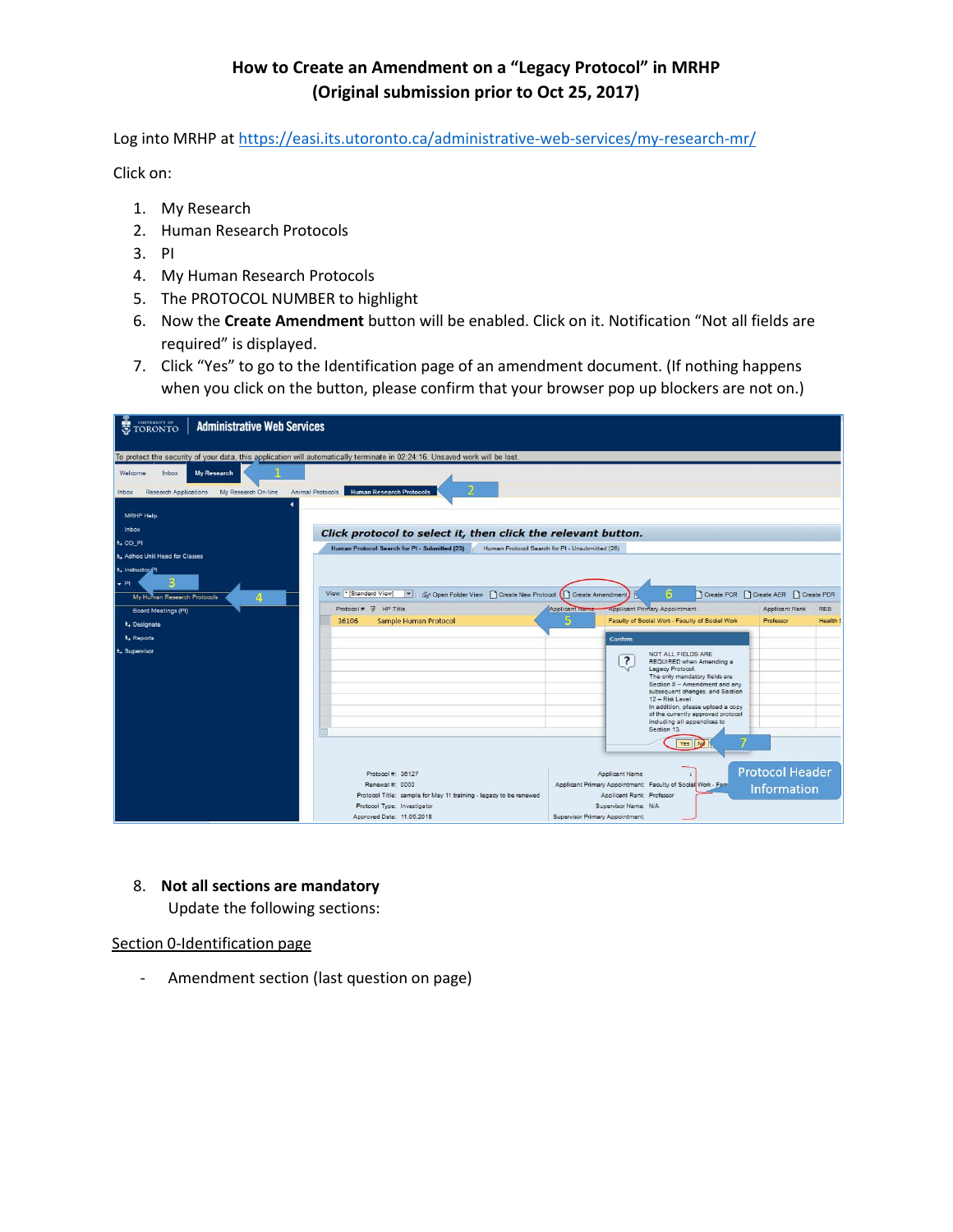

Please also make the change/amendment in the relevant sections on this form.

### Section 12 - Level of Risk & REB

First question only.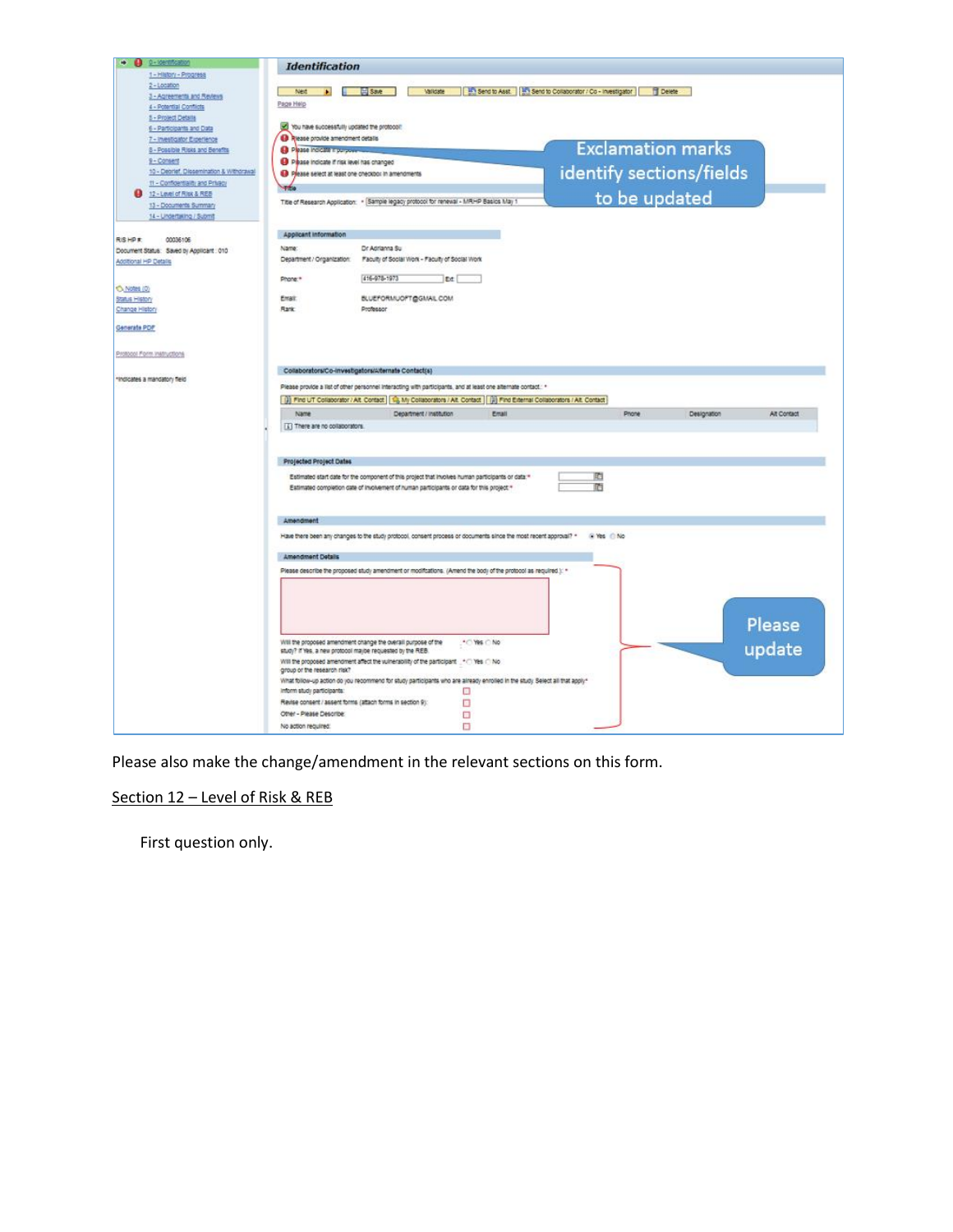

#### Section 13 – Documents Summary

Please upload a copy of the currently approved ethics protocol as well as all appendices as a Word or PDF files in section 13. If you do not have a current copy of your protocol please contact [continuing.ethics.review@utoronto.ca](mailto:continuing.ethics.review@utoronto.ca)

| 0 - Identification<br>A                   | <b>Documents Summary</b>                                                              |                         |                                                               |               |  |  |
|-------------------------------------------|---------------------------------------------------------------------------------------|-------------------------|---------------------------------------------------------------|---------------|--|--|
| 1 - History - Progress                    |                                                                                       |                         |                                                               |               |  |  |
| 2 - Location                              |                                                                                       |                         |                                                               |               |  |  |
| 3 - Agreements and Reviews                | <b>Previous</b><br>Next                                                               | <b>Save</b><br>Validate | Send to Asst.   1999 Send to Collaborator / Co - Investigator |               |  |  |
| 4 - Potential Conflicts                   | Page Help                                                                             |                         |                                                               |               |  |  |
| 5 - Project Details                       |                                                                                       |                         |                                                               |               |  |  |
| 6 - Participants and Data                 | You have successfully updated the protocol!                                           |                         |                                                               |               |  |  |
| 7 - Investigator Experience               | Please review the list of attached documents below and upload any missing documentati |                         |                                                               |               |  |  |
| 8 - Possible Risks and Benefits           |                                                                                       |                         | Please upload a copy of                                       |               |  |  |
| 9 - Consent                               |                                                                                       |                         | currently approved ethics                                     |               |  |  |
| 10 - Debrief, Dissemination & Withdrawal  | <b>Upload Document</b>                                                                |                         |                                                               |               |  |  |
| 11 - Confidentiality and Privacy          |                                                                                       |                         | protocol                                                      |               |  |  |
| 12 - Level of Risk & REB<br>o             | Filename: *<br>Browse                                                                 | No file selected.       |                                                               |               |  |  |
| 13 - Documents Summary<br>$\rightarrow$   | Description:*                                                                         |                         |                                                               |               |  |  |
| 14 - Undertaking / Submit                 | Document Classification:*                                                             |                         | $\overline{\mathbf{v}}$                                       |               |  |  |
|                                           | www.mm.dd <b>m</b><br>Document Date:*                                                 |                         |                                                               |               |  |  |
| <b>RISHP#</b><br>00036106                 |                                                                                       |                         |                                                               |               |  |  |
| Document Status: Saved by Applicant : 010 | P Upload                                                                              |                         |                                                               |               |  |  |
| <b>Additional HP Details</b>              |                                                                                       |                         |                                                               |               |  |  |
|                                           |                                                                                       |                         |                                                               |               |  |  |
|                                           | Download All (Not supported by IE)                                                    |                         |                                                               |               |  |  |
| Notes (0)                                 |                                                                                       |                         |                                                               |               |  |  |
| Status History                            | <b>Uploaded Documents</b>                                                             |                         |                                                               |               |  |  |
| Change History                            | Filename                                                                              | <b>Description</b>      | Classification                                                | Document Date |  |  |
| <b>Generate PDF</b>                       |                                                                                       |                         |                                                               |               |  |  |
|                                           | [i] There are no documents uploaded                                                   |                         |                                                               |               |  |  |
|                                           |                                                                                       |                         |                                                               |               |  |  |

#### Section 14 – Undertaking

Check the "I have read…." box (1) and click on Submit (2).